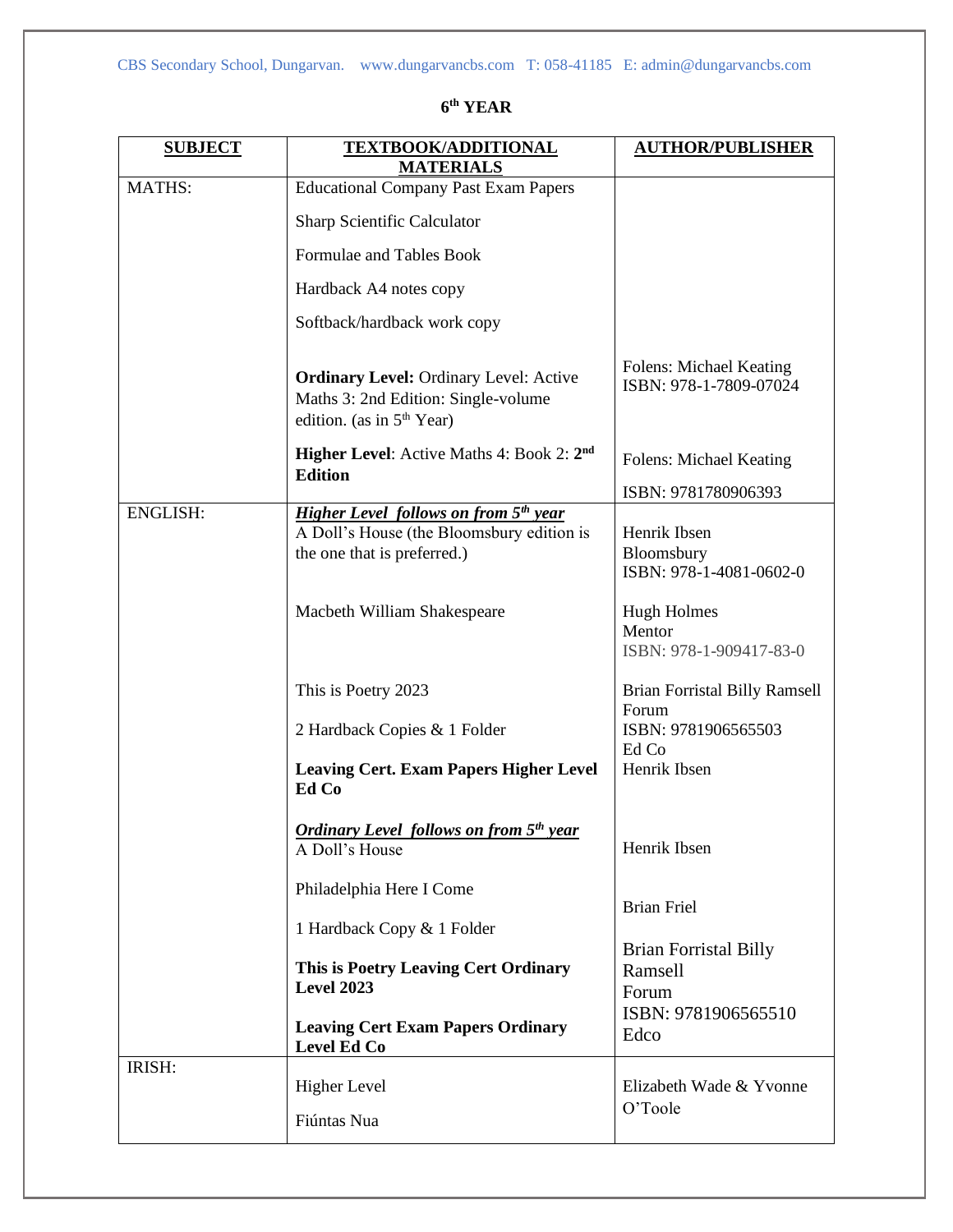|                 | Cúrsa iomlán le hagaidh na                                                              | Publisher: Edco.                                                           |
|-----------------|-----------------------------------------------------------------------------------------|----------------------------------------------------------------------------|
|                 | hArdteistiméireacha                                                                     | Higher Level ISBN:                                                         |
|                 | Gaeilge ardleibhéal                                                                     | 978-1-84536-691-9                                                          |
|                 | <b>Ordinary Level</b><br>Fuinneamh Nua                                                  | Elizabeth Wade & Yvonne<br>O'Toole                                         |
|                 | Cúrsa iomlán le hagaidh na<br>hArdteistiméireacha<br>Gaeilge gnáthleibéal               | Publisher: Edco.<br>Ordinary Level: ISBN:<br>978-1-8453-66926              |
|                 | An Triail (Higher Level only)<br>Edco Past Exam Papers - Higher<br>level/Ordinary Level | An Triail ISBN:<br>9781857911268<br>Máiréad Ní Ghráda<br>Publisher: An Gum |
|                 | A4 Hardback/A4 Foolscap copy                                                            |                                                                            |
| <b>BIOLOGY:</b> | 'Biology Plus' (Published 2013)                                                         | Michael O'Callaghan<br>Publisher EDCO                                      |
|                 | All copies and folder from 5th Year                                                     | ISBN 9781845365578                                                         |
|                 | Biology Edco Exam Papers Yellow Both<br>Levels                                          |                                                                            |
| PHYSICS:        | Real World Physics by (Folens)                                                          | Author: Dan O Regan                                                        |
|                 | A4 Science Hardback Notebook (experiment                                                | ISBN:1841313912                                                            |
|                 | copy)                                                                                   | Publisher: Folens                                                          |
|                 | A4 Hardback notes copy                                                                  |                                                                            |
|                 | Ringbinder folder and polypockets                                                       |                                                                            |
|                 | <b>Mathematical tables</b>                                                              |                                                                            |
|                 | Exam Papers: EDCO (Higher & Ordinary<br>level included)                                 |                                                                            |
| CHEMISTRY:      |                                                                                         | Author: Declan Kennedy                                                     |
|                 | Chemistry Live 2 <sup>nd</sup> Edition                                                  | Publisher: Folens                                                          |
|                 | Chemistry Live Workbook 2 <sup>nd</sup> Edition                                         |                                                                            |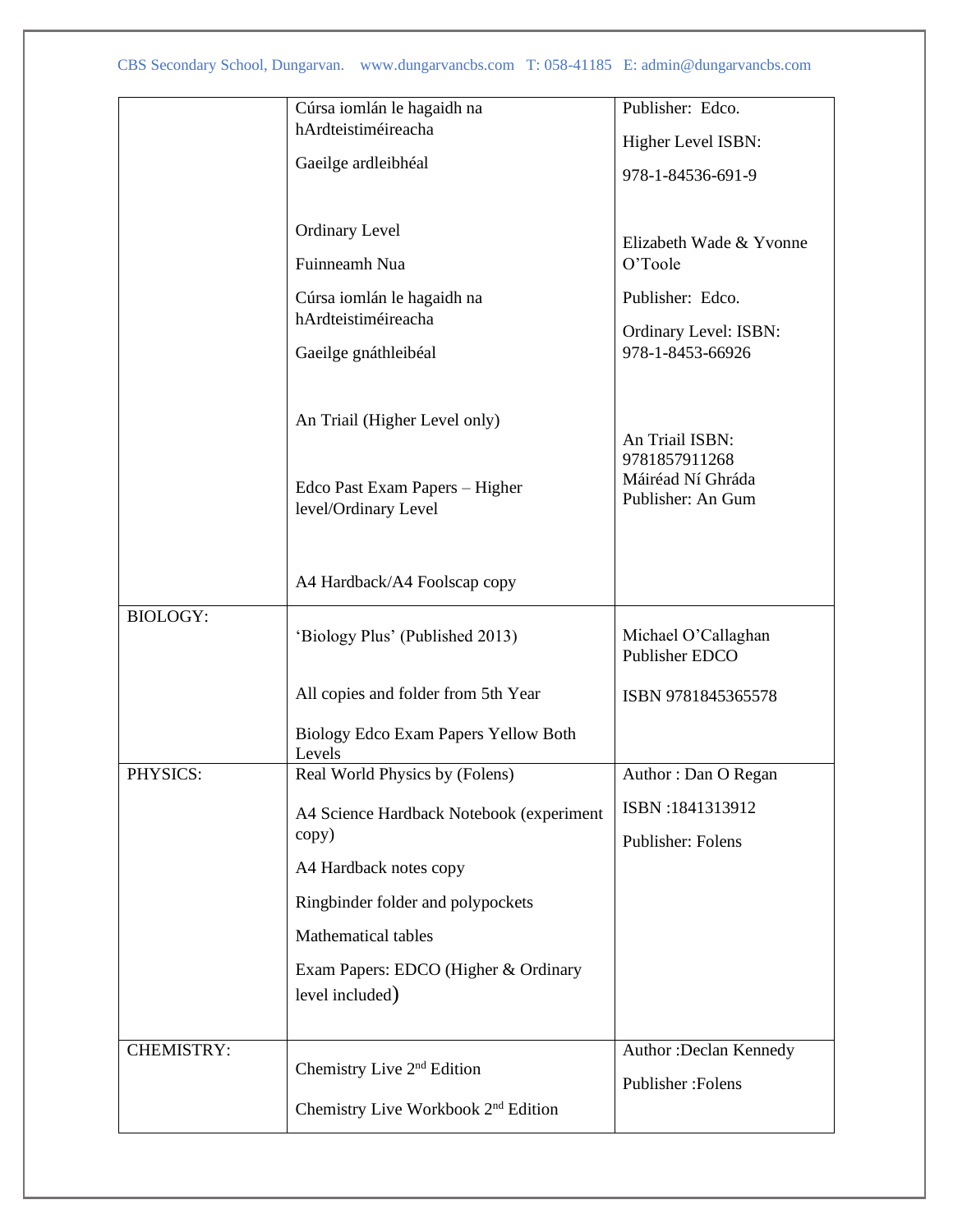|                    | A4 Scientific Hard back (Experiment copy)                                                                                 | <b>ISBN Workbook:</b>                  |
|--------------------|---------------------------------------------------------------------------------------------------------------------------|----------------------------------------|
|                    | A4 Hardback notes copy                                                                                                    | 9781780904344                          |
|                    | <b>Mathematical tables</b>                                                                                                | <b>ISBN Textbook:</b><br>9781780904306 |
|                    | Ringbinder folder and polypockets                                                                                         |                                        |
|                    | Exam Papers: EDCO (Higher & Ordinary<br>level included)                                                                   |                                        |
| HISTORY:           | The Making of Ireland - Leaving                                                                                           | Educate.ie                             |
|                    | Certificate History 1st Edition<br>(follows on from 5th Year)                                                             | ISBN: 9781910468524                    |
|                    | The Making of Europe and the Wider                                                                                        | Educate.ie                             |
|                    | World                                                                                                                     | ISBN: 9781910468531                    |
|                    | Hardback copy                                                                                                             |                                        |
| <b>GEOGRAPHY:</b>  | Higher and Ordinary Level: Textbook: Earth<br>$2nd$ Edition *2 Book Bundle* + Human                                       | Author: Michael Organ                  |
|                    | Elective 5 ( $2nd$ Edition) – Leaving Certificate                                                                         | Publisher: Educate.ie                  |
|                    | Geography (Follow on from 5 <sup>th</sup> Year)                                                                           | ISBN:9781913698652                     |
|                    | A4 Hardcover Copy (follow on from 5 <sup>th</sup><br>Year)                                                                |                                        |
|                    | A4 Softback Copy (follow on from 5 <sup>th</sup> Year)                                                                    |                                        |
|                    | Edco exam papers                                                                                                          |                                        |
| <b>ECONOMICS:</b>  | <b>Positive Economics</b>                                                                                                 | Publisher: Edco                        |
|                    | A4 Hardbook Copy                                                                                                          | ISBN: 978-1-84536-828-9                |
| <b>ACCOUNTING:</b> | Accounting for Senior Cycle 3rd Edition                                                                                   | Publisher: Edco                        |
|                    | Exam Papers to be bought in September.                                                                                    | Christy Tyrell & Davin                 |
|                    | Teacher will advise. (approx $\epsilon$ 5)                                                                                | Kielthy                                |
|                    |                                                                                                                           | ISBN: 978184536                        |
| <b>BUSINESS</b>    | Down To Business - Text and Workbook                                                                                      | Gavin Duffy                            |
|                    | Leaving Cert. Exam Papers to be bought in<br>Sept – Teacher will advise (approx $\epsilon$ 5)<br>A4 soft cover notes copy | Folens                                 |
|                    |                                                                                                                           | ISBN: 978-1-78927-829-3                |
| FRENCH:            | Tout Va Bien 2 <sup>nd</sup> Edition                                                                                      | Folens                                 |
|                    | 1 x Hardback copy                                                                                                         | ISBN: 9781789279382                    |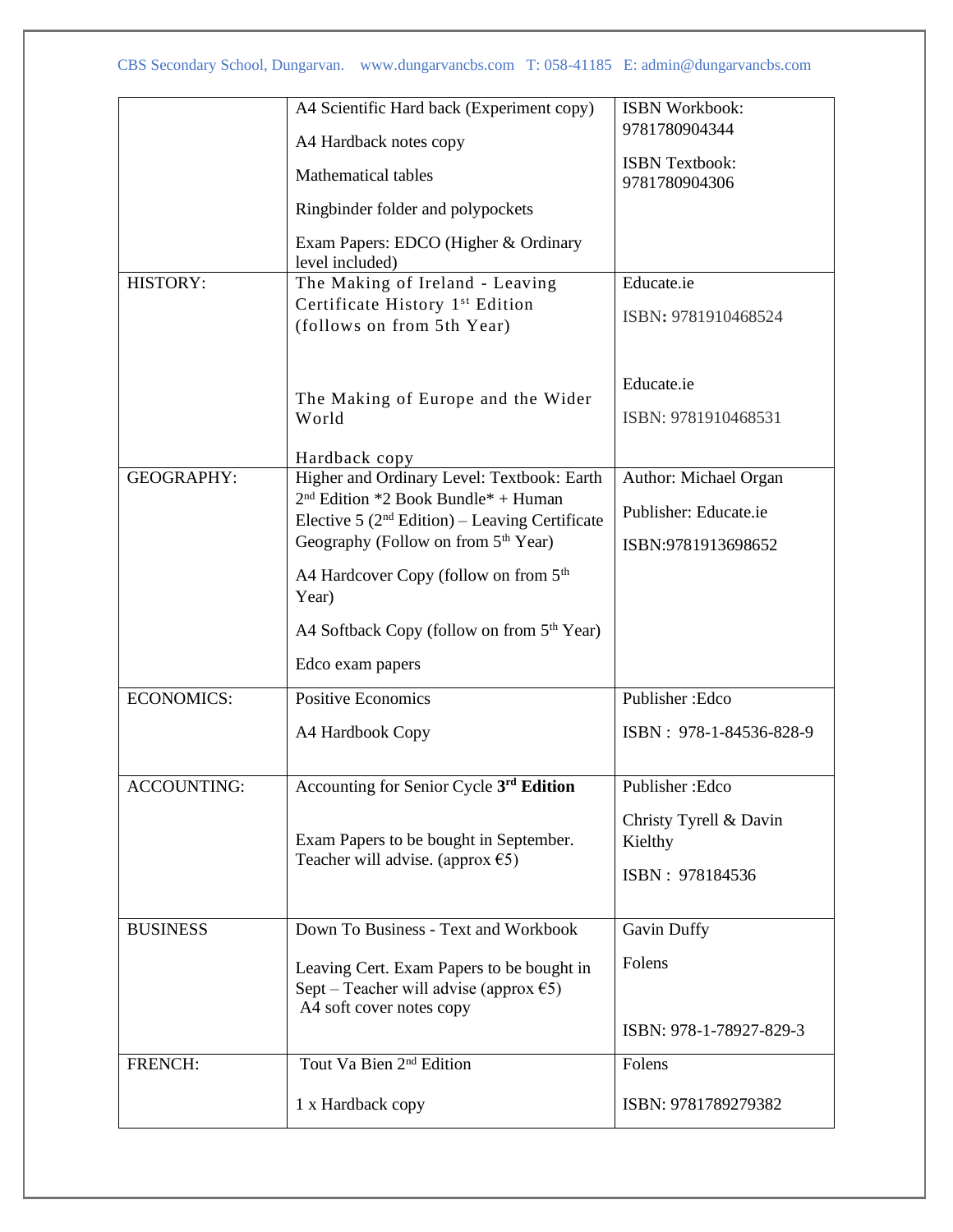|                          | 1 x homework copy                                                |  |
|--------------------------|------------------------------------------------------------------|--|
|                          | 1 x small notebook                                               |  |
|                          | <b>Edco Exam Papers</b>                                          |  |
| <b>GERMAN:</b>           | As 5 <sup>th</sup> Year                                          |  |
|                          | Leaving Cert Past Papers to be announced.                        |  |
| <b>DESIGN &amp; COMM</b> | T-Square, 45 & 60 Set Squares, 4H, 2B                            |  |
| <b>GRAPHICS (DCG)</b>    | pencils, eraser, topper, protractor, compass,                    |  |
|                          | masking tape, A3 Plastic Folder, colouring<br>pencils.           |  |
| <b>ENGINEERING:</b>      | No new book required                                             |  |
|                          | (We will be using the same book bought in                        |  |
|                          | fifth year for 2 years)                                          |  |
|                          | Leaving cert Engineering examination                             |  |
|                          | papers by Edco                                                   |  |
|                          | A4 Hardback Copy                                                 |  |
|                          | $\epsilon$ 50 for Technology Material – Payable to<br>the Office |  |
|                          |                                                                  |  |
| ART:                     | Art History Textbook to be decided in                            |  |
|                          | September.                                                       |  |
|                          |                                                                  |  |
|                          |                                                                  |  |
|                          | Exam Papers to be decided in September.                          |  |
|                          |                                                                  |  |
|                          | 40 Euro Payable to the Office                                    |  |
|                          |                                                                  |  |
|                          | Student is responsible for topping up their                      |  |
|                          | own Art pack, ensure you have the following                      |  |
|                          | materials returning to school;                                   |  |
|                          |                                                                  |  |
|                          | Pencils HB/2B/4B/6B,                                             |  |
|                          | Pritt Stick and making tape,                                     |  |
|                          | Colouring Pencils 24 Pack Crayola,                               |  |
|                          | Black fibre tip drawing pen,                                     |  |
|                          | Topper, eraser, ruler, scissors,                                 |  |
|                          | A3 Sketchbook,                                                   |  |
|                          | A4 Hardback notes copy                                           |  |
|                          |                                                                  |  |